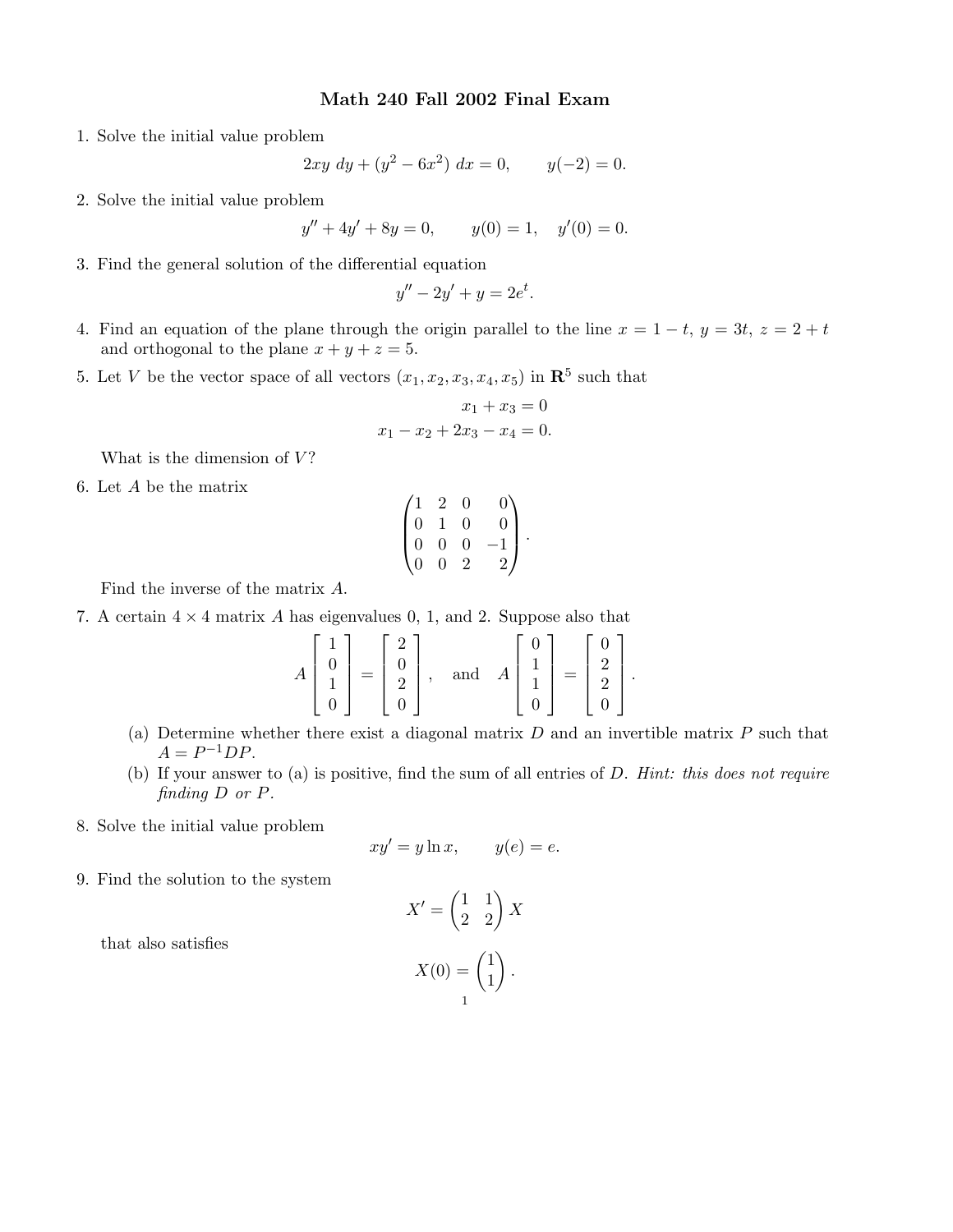10. Evaluate the line integral  $\int_C \mathbf{F} \cdot d\mathbf{r}$  where  $\mathbf{F} = z^2 \mathbf{i} + (\sin y) \mathbf{j} + 2xz \mathbf{k}$ , and C is the curve with endpoints  $A = (0,0,0)$  and  $B = (1,1,1)$  which is obtained by intersecting the surfaces  $x^2-2y^2+z^2 =$ 0 and  $(x-1)^2 + y^2 = 1$ , and oriented from A to B.



- 11. Let  $\mathbf{F} = x^3 \mathbf{i} + y^3 \mathbf{j} + z^3 \mathbf{k}$ . Find the derivative of the scalar function div **F** at the point  $P = (1, 2, 3)$ in the direction of the vector  $(1, 1, -1)$ .
- 12. Let S be the part of the cone  $x^2 + y^2 = z^2$  between  $z = 0$  and  $z = 2$  planes. Evaluate  $\int_S z \ dA$ .



13. Does there exist an orthogonal matrix A such that

$$
A\left[\begin{array}{c}3\\1\\3\end{array}\right]=\left[\begin{array}{c}2\\0\\4\end{array}\right]
$$
?

Justify your answer.

14. Determine whether it is true that for every solution  $X(t)$  to the system

$$
X' = \begin{pmatrix} -1 & -1 \\ 1 & -1 \end{pmatrix} X
$$

we have

$$
\lim_{t \to +\infty} X(t) = \begin{pmatrix} 0 \\ 0 \end{pmatrix}.
$$

15. Find the volume of the parallelepiped with sides given by the vectors  $(1, -1, 2)$ ,  $(2, 1, 3)$ , and  $(-1, -4, 1).$